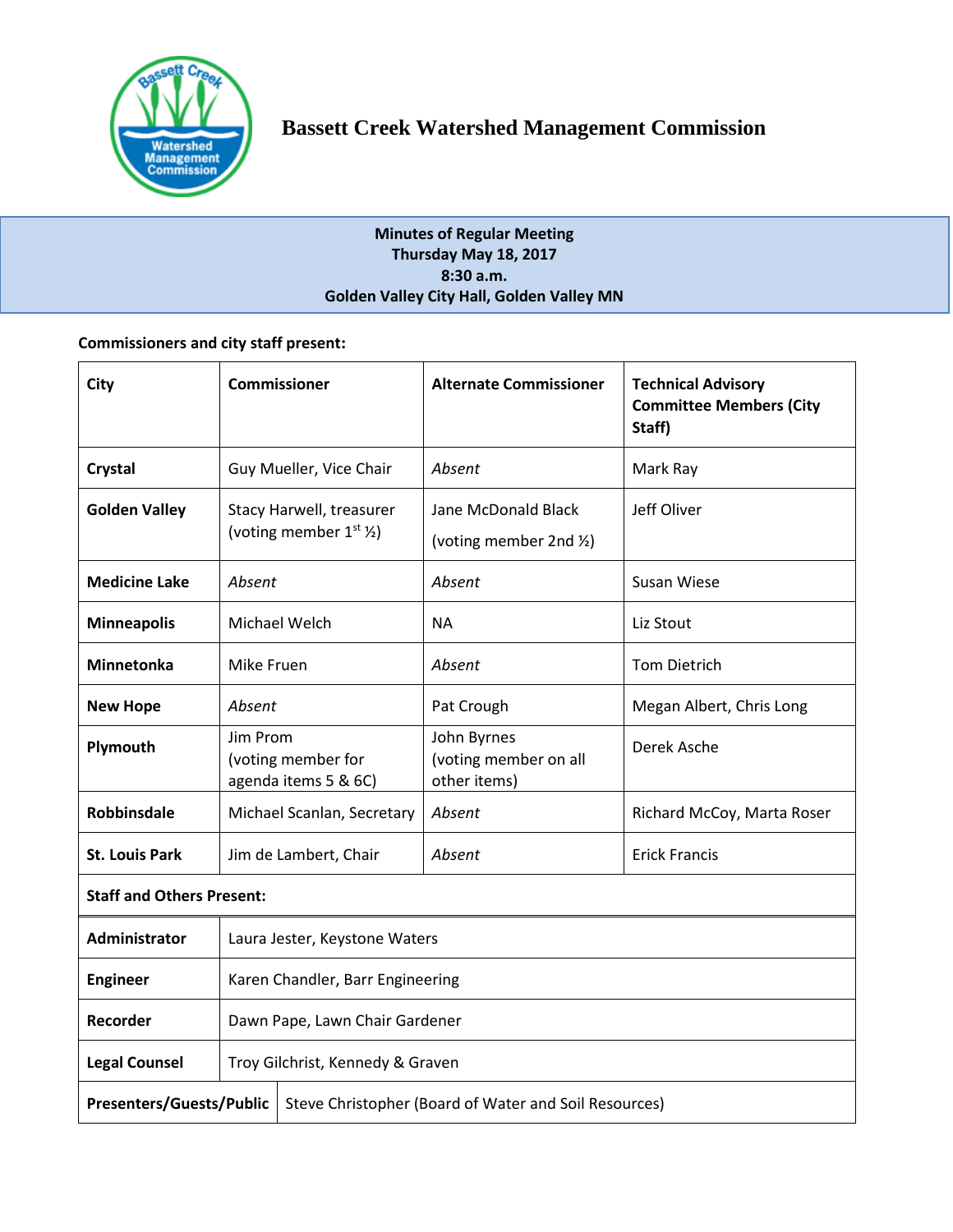# **1. CALL TO ORDER AND ROLL CALL**

On Thursday May 18, 2017 at 8:31 a.m. in the Council Conference Room at Golden Valley City Hall (7800 Golden Valley Rd.), Chair de Lambert called to order the meeting of the Bassett Creek Watershed Management Commission (BCWMC) and asked for roll call to be taken. Medicine Lake was absent from the roll call.

## **2. CITIZEN FORUM ON NON-AGENDA ITEMS**

None. Chair de Lambert introduced a new TAC member from Robbinsdale, Marta Roser.

# **3. APPROVAL OF AGENDA**

Administrator Jester requested moving the item 6C to top of the business agenda. She also requested the addition of item 6F for authorization to enter a cooperative purchasing agreement with the Minnesota Department of Administration.

**MOTION:** Commission Harwell moved to approve the agenda as amended. Commissioner Scanlan seconded the motion. Upon a vote, the motion carried 8-0. [City of Medicine Lake was absent from the vote.]

# **4. CONSENT AGENDA**

Administrator Jester, Commissioners Harwell, Byrnes and Mueller requested some changes to the minutes. Commission Engineer Chandler noted a correction in the memo in 4D. She reported the memo should read the proposed but not yet adopted floodplain elevation at the Theodore Wirth Park inundation areas is 826.5 feet (not 226.5 feet). The April meeting minutes were taken out of the consent agenda and will be revised and brought to the next meeting.

**MOTION:** Alternative Commissioner Byrnes moved to approve the consent agenda as amended. Commissioner Scanlan seconded the motion. Upon a vote, the motion carried 8-0. [City of Medicine Lake was absent from the vote.]

The following items were approved as part of the consent agenda: the May 2017 Financial Report, the payment of invoices, the BNSF bridge 1.7 project in Minneapolis, the Golden Valley-Minneapolis interceptor rehabilitation project, the 10<sup>th</sup> Avenue North culvert replacement project in Golden Valley, and the 2016 BCWMC annual report.

The general and construction account balances reported in the May 2017 Financial Report are as follows:

| <b>Checking Account Balance</b>            | \$743,269.90       |
|--------------------------------------------|--------------------|
| TOTAL GENERAL FUND BALANCE                 | \$743,269.90       |
| TOTAL CASH & INVESTMENTS ON-HAND (5/10/17) | \$2,358,869.26     |
| CIP Projects Levied - Budget Remaining     | (54, 493, 368, 14) |
| Closed Projects Remaining Balance          | (52, 134, 498.88)  |
| 2012-2016 Anticipated Tax Levy Revenue     | \$9,476.76         |
| 2017 Anticipated Tax Levy Revenue          | \$1,303,600.00     |
| Anticipated Closed Project Balance         | $($ \$821,422.12)  |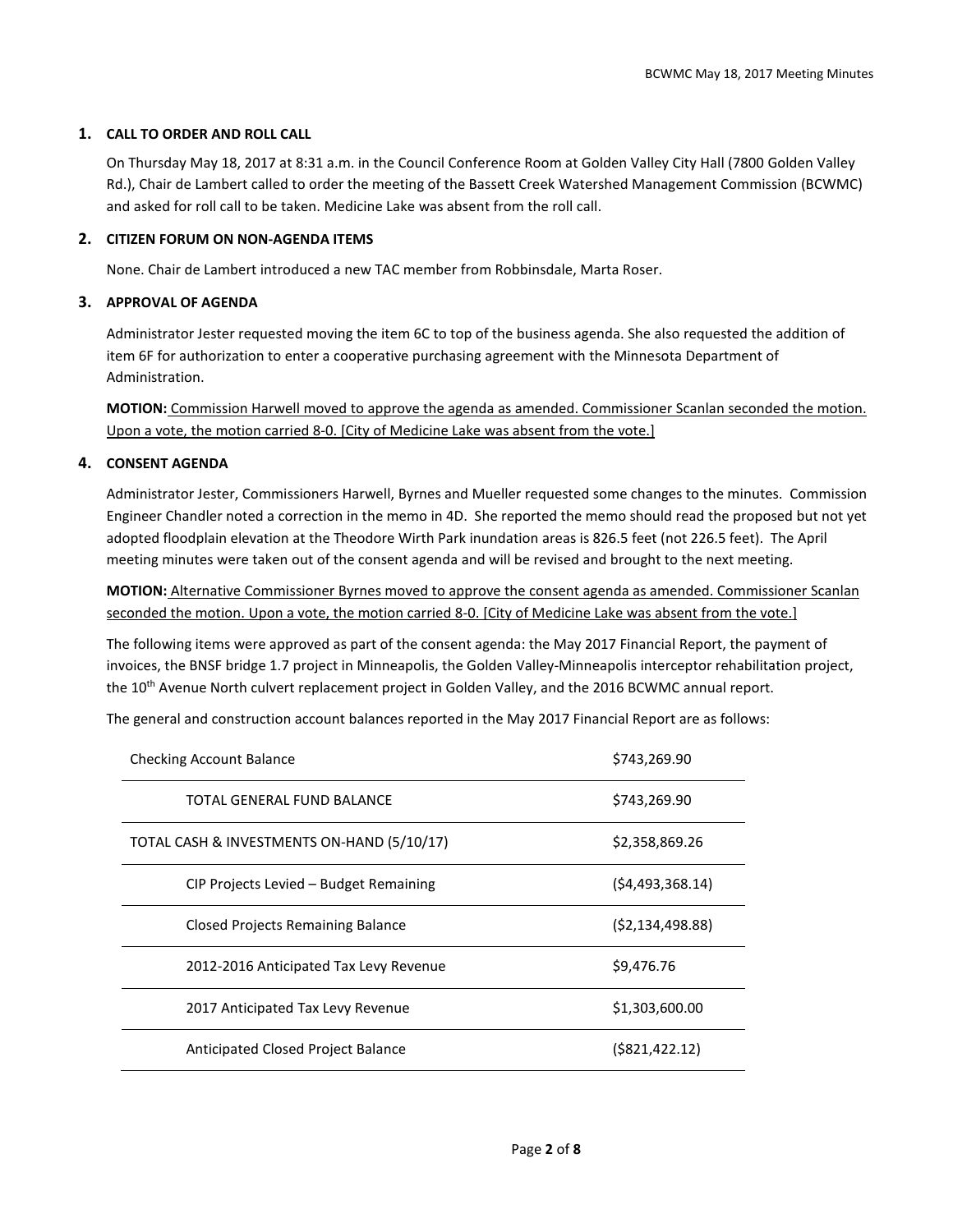# 5. **PUBLIC HEARING**

- **A. Receive Comments from Member Cities and the Public on Proposed Minor Amendment to 2015 Bassett Creek Watershed Management Plan**
	- **i. Receive Comments from Review Agencies**
	- **ii. Consider Extending Comment Period to June 28, 2017 per Hennepin County Request**

[Derek Asche and Commissioner Prom arrive]

The public hearing was opened by Chair de Lambert at 8:37 a.m. Administer Jester reminded the Commission that this hearing is to receive comments on the proposed minor plan amendment to update the CIP with the changes approved in March including revising the Lakeview Park Pond project. This project, once slated as a water quality project in Golden Valley, is proposed to be changed to a flood reduction project. Some additions to the CIP include: two projects in Plymouth, one in Medicine Lake, revising and adding to the large flood reduction mitigation project in the cities of New Hope, Golden Valley, and Crystal to implement the Medicine Lake Road and Winnetka Avenue long-term flood mitigation plan, and to remove the Wirth Park area water quality improvement project from the CIP because the work will be done by the Met Council with the construction of the Blue Line LRT.

Administrator Jester reported that a letter was received from the DNR in support of the proposed minor amendment. A letter was also received from the Metropolitan Council stating that the changes were consistent with their policies and the Commission's plan, however they did recommend that the changes to the Lakeview Park Pond Project be added to the CIP list. The Board of Water and Soil Resources and the Department of Agriculture had no comments. There also weren't any comments from any of the member cities or the public. Administrator Jester noted there was a request by Hennepin County to extend the comment period to June 28, 2017.

The public hearing was closed by Chair de Lambert at 9:42 a.m.

**MOTION:** Commissioner Scanlan moved to extend the comment period to June 28, 2017 as per Hennepin County request. Alt. Commissioner Crough seconded the motion. Upon a vote, the motion carried 8-0. [City of Medicine Lake was absent from the vote.]

Commissioner Welch requested that staff review background materials for the proposed changes to the Lakeview Park Pond Project with the goal of better explaining how the project does not result in the Commission providing funding to a project that must be done by Golden Valley to meet water quality treatment requirements. Further, Commissioner Welch requested that at the July meeting, the Lakeview Park Pond Project request for action be separate from the request for action on the rest of the plan amendment.

# 6. **BUSINESS**

**C. Review Recommendations from Technical Advisory Committee** 

- i. **Consider Approval of Final XP-SWMM Phase II Report**
- ii. **Consider Adoption of New Floodplain Elevations**
- iii. **Consider Revising Water Quality Requirements for Linear Projects**

 TAC member Erick Francis gave an overview of the TAC meeting items. Commission Engineer Chandler reported that Barr staff held individual meetings with six of the nine BCWMC cities to review the XP-SWMM model results and that minor adjustments were made based on feedback from the cities. Engineer Chandler feels confident in the model results. She reviewed the following recommendations from the TAC memo:

1. The TAC recommends that the Commission approve the XP-SWMM Phase II model and final report.

2. The TAC recommends that the Commission adopt the new floodplain elevations within its floodplain jurisdiction, which lies along the BCWMC Trunk System, and begin reviewing development/redevelopment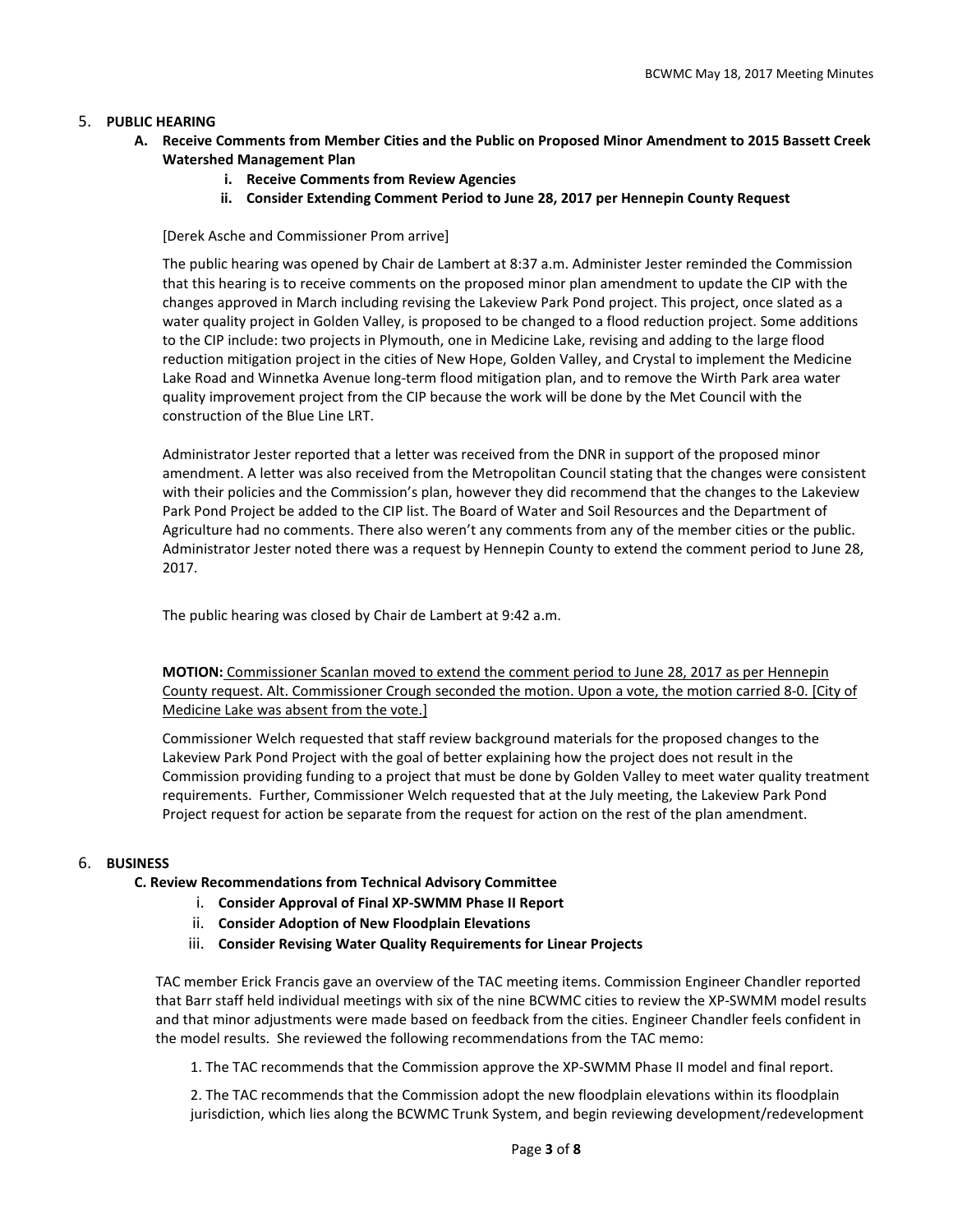projects against these new elevations.

3. The TAC recommends that the Commission should not, at this time, begin the process of requesting an official map revision with the Federal Emergency Management Administration (FEMA).

4. The TAC recommends that the Commission allow only member cities to request the model on behalf of themselves and other entities working in the city.

5. The TAC recommends that the Commission develop a user agreement for entities that wish to use the model.

6. The TAC recommends that in order to maintain the integrity of the model, only the Commission Engineer be authorized to revise and update the model.

Alt. Commissioner Byrnes asked whether models can only be used by cities and Ms. Chandler responded that they can be used by others, but they can only be requested by the cities. Attorney Gilchrist clarified that if a data practices act request was made, the data would need to provided regardless of whether or not the request came through a city.

Engineer Chandler clarified that the Commission should have restrictions on the model's use as noted in numbers 4,5,6 (above) to ensure that the Commission maintains the final, most up-to-date model. Engineer Chandler further described that the model is broken up into three pieces so developers (and others) can more easily run the model to figure out what is needed for their development/project or to find out how the work would affect flood levels. Only the Commission would be able to officially revise the model, and that would typically be done on an annual basis. To ensure that extra expenses are not incurred, Derek Asche suggested that the user agreement include language indicating that Barr Engineering does not provide technical support for the model. Engineer Chandler replied that using the model itself should not require guidance. Typically, those requesting to use the model can do so without asking for assistance. Sometimes users don't have enough XP-SWMM licenses so the model needs to be broken into smaller pieces, but this would be a minimal expense in the Engineer's time. Engineer Chandler commented that the biggest issue is with accurate inputs and outputs from the model.

Administrator Jester noted that the member cities must adopt Commission-adopted elevations within the city where the Commission has jurisdiction.

The next discussion revolved around flood insurance requirements. Commissioner Welch wondered if these new elevations will impact property owners; i.e. will property owners need to get flood insurance? Engineer Chandler responded that flood insurance is required only for properties within FEMA floodplains, but cities can and should share the new flood elevations with residents. Commissioner Harwell added that FEMA information is out of date, these model results are more current, and that it is the obligation of BCWMC to let residents and developers know if they are in a floodplain so they can get insurance if desired. There was also discussion that communication of these results needs to be developed by the TAC, cities, and Commission. Another point of discussion was that it will likely be frustrating for homeowners because the flood elevations from the city and FEMA will be different. Mr. Oliver explained that Golden Valley is already working directly with landowners sharing the new data. Commissioner Harwell agreed with Engineer Chandler that since BCWMC has this new information, it should be adopted so the public can be informed in a timely manner.

Commissioner Prom asked whether other watersheds are updating elevation levels through FEMA. Engineer Chandler replied that other watersheds have developed new models and are managing to new levels. She is not sure whether other watersheds are working through FEMA, but she considers it unlikely. There was further discussion on the high costs and long timeframe needed to go through an official map revision with FEMA. It was also noted that it is not unusual for the BCWMC to have different floodplain elevations than FEMA. Engineer Chandler stated that the Commission needs to follow up with the DNR on possible funding to go through the FEMA map revision process. The TAC also indicated it would make sense to adopt and use these elevations first before starting the long process of changing the FEMA numbers. Engineer Chandler reported that she would bring back more information about the FEMA process including possible funding.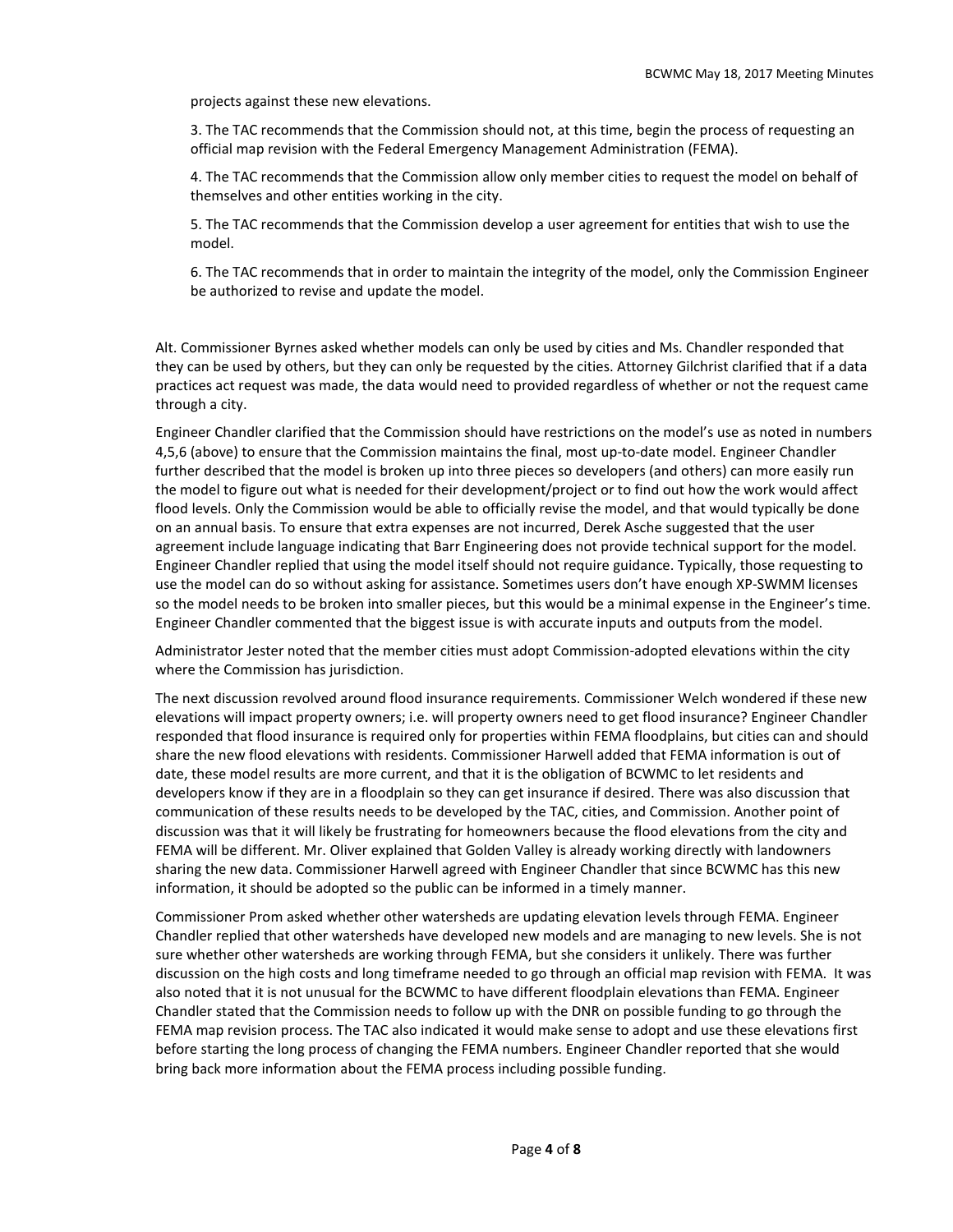**MOTION:** Commissioner Welch moved to approve the TAC recommendations for the XP-SWMM model (numbers 1-6 as noted above) including approving the XP-SWMM final report and adopting the new floodplain elevations in BCWMC jurisdictions. Commissioner Prom seconded. Upon a vote, the motion carried 8-0. [City of Medicine Lake was absent from the vote.]

Francis gave an overview of item #2 on the TAC memo, reporting that the TAC recommends that the Commission revise its water quality performance standards for linear projects with the following:

- 1. Trails and sidewalks are exempt from BCWMC water quality performance standards, and that buffers be provided where possible.
- 2. For projects that create less than 1 acre of net new impervious surface, the project must include the installation/construction of best reasonable technologies to improve water quality conditions and reduce stormwater runoff.
- 3. Net new impervious surface calculations will be based on the street surface from back of curb to back of curb; trails/sidewalks (as noted above) and driveways are not included in the net new impervious surface calculations.
- 4. For linear projects that create 1 acre or more of net new impervious surface, the project must capture and retain 0.55 inches of runoff off of the net new impervious area.
- 5. The project must use the MIDS flexible treatment options for the net new impervious area if it is not possible to capture and retain 0.55 inches of runoff from these areas.

Commission Engineer Chandler commented that the TAC was presented with and discussed a very complicated table with various triggers and different standards. She noted that while the TAC-recommended trigger is reasonable, the treatment requirement is far less than required by other watersheds. Engineer Chandler's recommendation is to have a one-acre net new impervious trigger, but with a requirement to capture and retain 1.1 inches of runoff off the net new impervious (rather than the 0.55 inches recommended by the TAC). Commissioner Mueller asked if there is consistency between what we require from private developers and cities. Mr. Oliver and Mr. Dietrich replied that there are big differences between typical private developments and roads with limited space and multiple challenges.

After reviewing Table 1 of the TAC memo, Commissioner Welch pointed out the Commission will be losing many possible water quality treatments that have been realized with current standards. He further added that policy makers and engineers really need to strike the right balance for decision makers. He suggested that this should be brought back with more information showing different scenarios.

Mr. Oliver told the Commission that the City of Golden Valley can accept a requirement for capturing 1.1 inches off net new impervious with a one-acre net new impervious trigger, if trails and sidewalks are exempt. Mr. Long agreed that that would also work for the City of New Hope. Ms. Stout also agreed with Mr. Oliver and added that if creating more than one acre of net new imperviousness, it would be a major transportation project with more room to mitigate stormwater runoff. Mr. Oliver discussed the difficulty of getting infiltration/buffers along sidewalks. Commissioner Mueller thought that one acre of net new impervious seemed like a high trigger. Commissioner Prom added that if the numbers are different for developers and public entities, there would be increased animosity and noted that the Met Council is looking for higher residential density.

Commissioner Harwell brought up adding water quality to the table especially noting the impacts of chloride and running it through a MIDS calculator. Engineer Chandler pointed out that private development uses more salt than cities (on a per-acre basis. Commissioner Mueller asked whether "best possible technologies" can be coordinated between city engineers and the Commission Engineer. Engineer Chandler remarked that the 2004 Plan had that standard and the Commission Engineer did discuss with city staff about possibilities. She said the Engineer could develop checklists for cities to use. Engineer Chandler noted she could analyze and add the 1.1 inch retention requirement to the table with lower triggers and bring results to a future meeting.

**MOTION:** Commissioner Harwell moved to approve the TAC recommendations 1-5 above but modifying the treatment requirement from 0.55 inches to 1.1 inches in numbers 4 and 5. Commissioner Scanlan seconded the motion. The vote was taken by roll call: Crystal voted no, Golden Valley voted yes, Medicine Lake was absent, Minneapolis voted no, Minnetonka voted yes, New Hope voted yes, Plymouth voted yes, Robbinsdale voted yes, St. Louis Park voted no. Motion carried 5 to 3.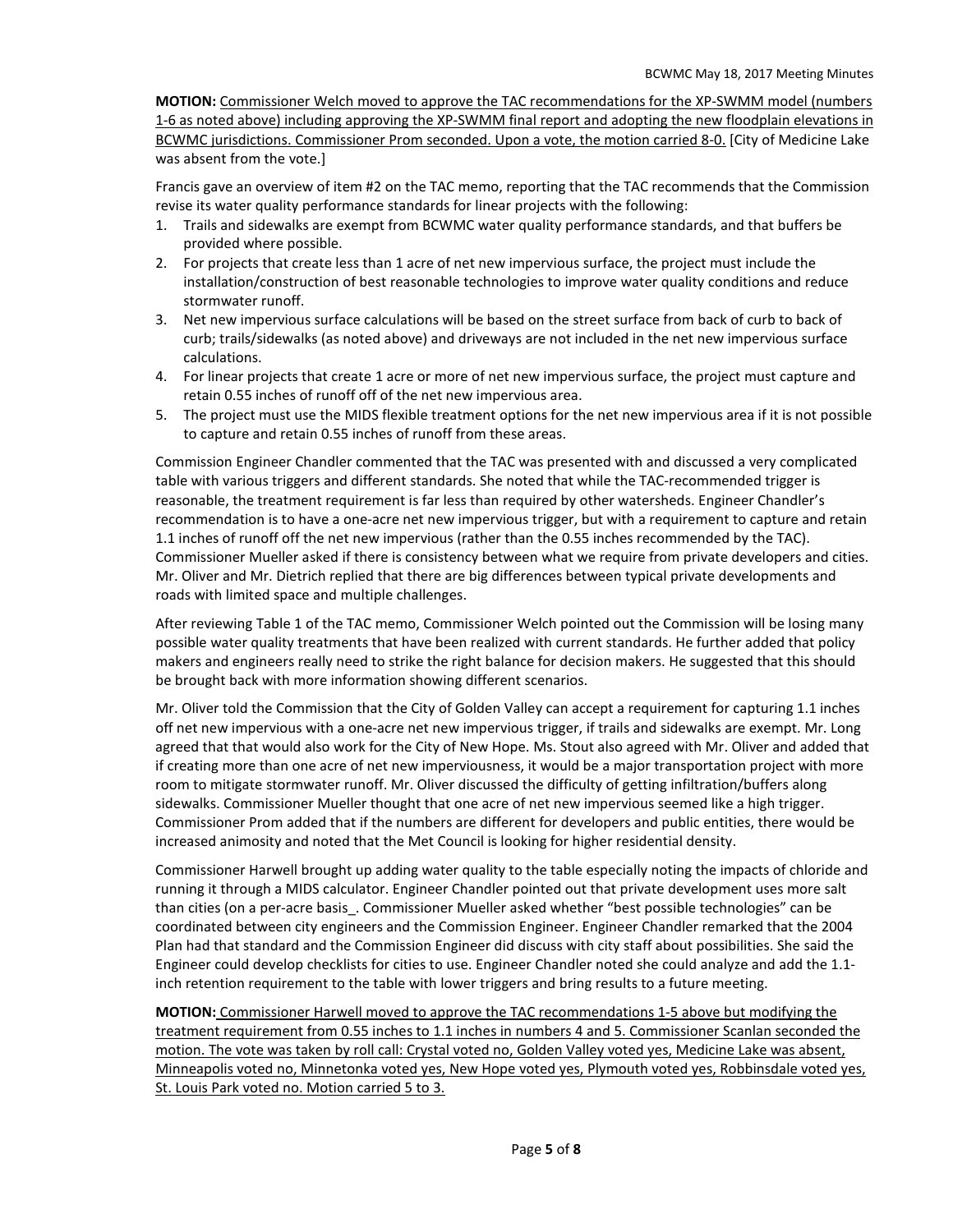**MOTION: Commissioner Mueller moved** to direct the Commission Engineer to bring more analyses on the revised requirements to the Commission. Commissioner Welch seconded the motion. Upon a roll call vote, with all members voting yes, Golden Valley abstaining, and Medicine Lake absent, the motion carried 7-0.

There was a short discussion about how long it would take the Commission Engineer to put this information together and the Engineer Chandler estimated three hours.

[Commissioner Harwell departs and Alt. Commissioner McDonald Black becomes the voting member for Golden Valley.]

## **A. Consider Accepting Final Feasibility Report for Bassett Creek Park Pond/Winnetka Pond Dredging Project (BCP-2) and Choose Alternative to Implement**

Commission Engineer Chandler gave an overview of the project and reported that her recommendation is for the Commission to complete the Winnetka Pond dredging and delay the Bassett Creek Park Pond dredging. She reported that she received updated dredging costs that lowered the estimated project costs. She also gave a PowerPoint presentation with site conditions and alternatives, particularly for Winnetka Pond, along with discussion about the native vegetated buffer and goose management options. As Engineer Chandler continued, she reviewed issues with the P8 model in estimating pollutant removals because it does not account for scour during rain events, among other potential sources. She then reviewed results of professional judgment analyses that indicate dredging Winnetka Pond to 6 feet (alternative 3) could reduce total phosphorus by 51.7 lbs/year (compared to 7.1 lbs/year predicted by the P8 model) and total suspended solids by 1,823 lbs/year. Further, Commission Engineer Chandler recommended adding a vegetated buffer and goose management to the project, although there may be possible maintenance issues to consider.

**MOTION:** Commissioner Scanlan moved to approve the Engineer's Recommendation to complete alternative 3 of the Winnetka Pond dredging project, including a native buffer and goose management and to delay the Bassett Creek Park Pond dredging. Commissioner Mueller seconded the motion. Upon a vote, the motion carried 8-0. [The City of Medicine Lake was absent from the vote.]

There was discussion about goose management problems throughout the watershed. The question of whether it makes sense to manage geese on one site without managing them watershed-wide was raised. Commissioner Fruen stated that goose management should be considered as an inexpensive way to address pollution. Ms. Stout reported that the City of Minneapolis is doing intensive genetic bacteria studies. She noted that preliminary findings are showing the majority of bacteria are coming from avian sources. The City of New Hope reported they have been reducing goose populations in the Northwood Lake area by swapping real eggs for fake eggs so the geese don't lay more.

#### [Commission Prom departs.]

Mr. Asche requested that the TAC and Commission review the need for a 30% construction contingency and 30% engineering/design costs within project estimates.

Commissioner Welch indicated he is not confident that this is a great project, but it seems like it is necessary and also improves flood control. Administrator Jester stated she feels comfortable with the Engineer's recommendation because the pond is clearly in need of dredging, the project does reduce pollutants and creates flood storage. She also noted it is also well within the BCWMC policies and CIP program to perform this type of project.

#### **B. Set 2018 Maximum Levy and Direct Staff to Submit to Hennepin County**

Administrator Jester reported that a maximum 2018 levy amount for collection by Hennepin County on behalf of the Commission should be set at this meeting. She recommended a maximum levy of \$1,346,815 which includes 2nd year costs for the Plymouth Creek Restoration Project and the Main Stem Erosion Repair Project, along with the estimated cost of the Bassett Creek Park Pond Dredging Project. She noted the Commission can lower the levy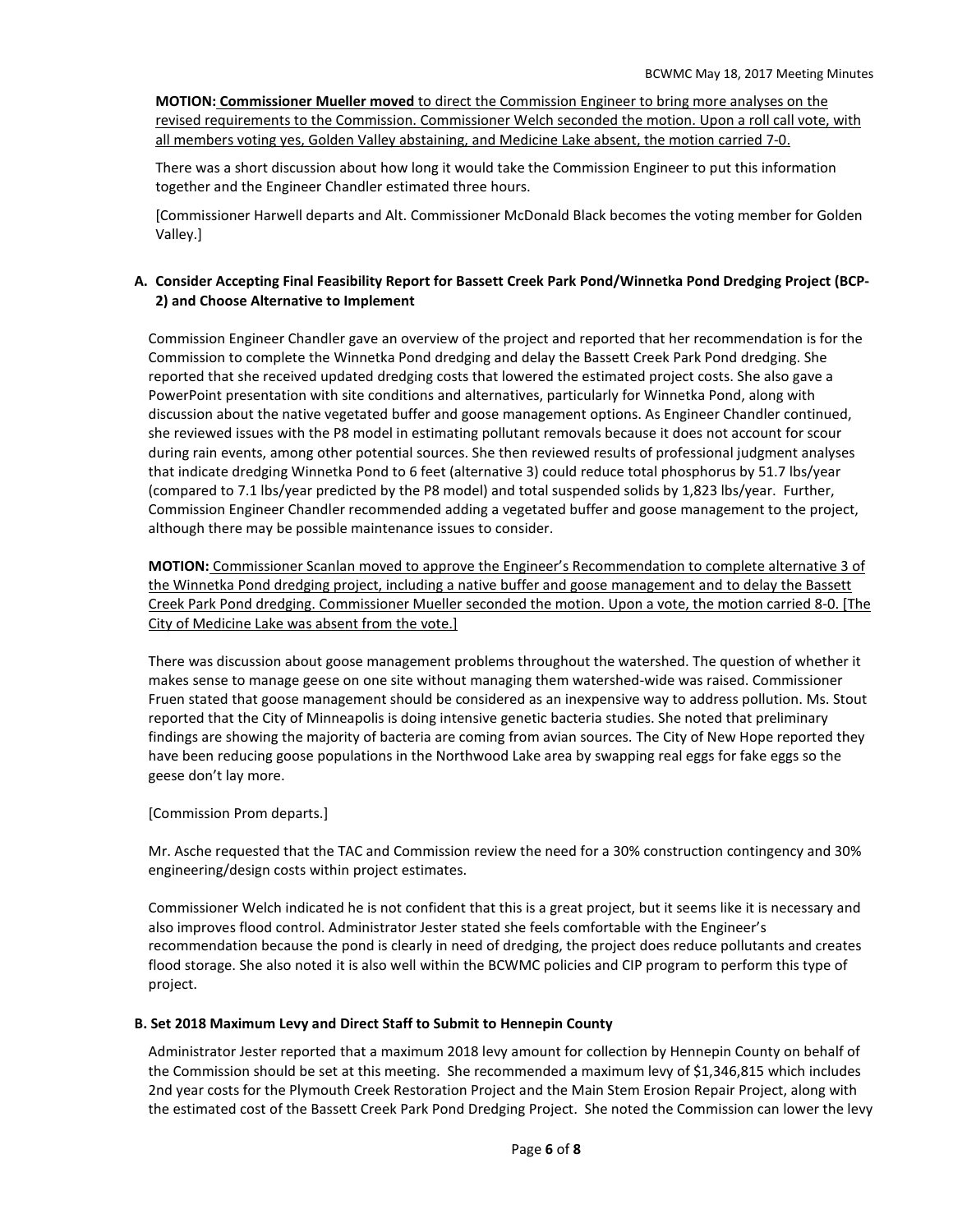request when it submits its final levy amount in September of this year, but that it cannot request more than the maximum levy amount.

**MOTION:** Commissioner Scanlan moved to set the 2018 maximum levy amount at \$1,346,815 and to direct staff to submit the amount to Hennepin County. Alt. Commissioner McDonald Black seconded the motion. Upon a vote, the motion carried 8-0. [The City of Medicine Lake was absent from the vote.]

## **D. Discuss Recommendations from Budget Committee on 2018 Operating Budget and Consider Purchasing Monitoring Equipment in 2017**

Alt. Commissioner McDonald Black reviewed a PowerPoint presentation with recommendations from the Budget Committee. She noted the committee is reviewing long-term expenses and looking for savings where feasible. She noted that the optimal fund balance is 50% of the annual operating costs but that the fund balance has been decreasing over the last few years because it is being used for the operating budget. She reported that suggestions from the committee to lower expenses in 2018 include: limiting water monitoring to minimal data collection, using partners to help with monitoring efforts, adjusting sampling to spread out monitoring over 6 years, and to purchase equipment with 2017 budget rather than purchasing in 2018.

Alt. Commissioner McDonald Black reported that the Budget Committee recommends increasing city assessments by 3% over 2017 levels and to purchase up to \$10,900 of water monitoring equipment with the 2017 Surveys and Studies funding. She noted if there are questions or other suggestions from the Commission or member cities, that adjusted budget numbers could be brought before the Commission in June.

Commissioner Welch thanked the committee and staff. Chair de Lambert remarked that it is nice to have an accountant's perspective on the budget. Mr. Asche added that spending \$10,900 on equipment now will save money long term. It was noted that Barr Engineering would house and maintain the equipment and thus the equipment would be insured by them.

**MOTION:** Commissioner Scanlan moved to approve the proposed 2018 operating budget as presented and to purchase up to \$10,900 of water monitoring equipment this year. Commissioner Fruen seconded the motion. Upon a vote, the motion carried 8-0. [The City of Medicine Lake was absent from the vote.]

## **E. Review Recommendations from Education Committee**

- **i. Consider Approval of Additions to 2017 Education Work Plan and Budget**
- **ii. Consider Approval of Amended Contract with Dawn Pape**

Administrator Jester gave an overview of the proposed additions to the 2017 Education Work Plan and Budget as recommended by the Education Committee. Derek Asche commented that he would like to see the outreach spread among more cities as currently two of the projects are focusing on Golden Valley. Chair de Lambert wondered if the salt cup give-away might make people use more salt. Ms. Pape mentioned that the salt cup should say the first step is shoveling and using salt is a last resort. There was some discussion about the effectiveness of stream signs at road crossings and who would maintain the signs.

**MOTION:** Commissioner Mueller moved to approve the Education Committee recommendations. Commissioner Welch seconded the motion. Upon a vote, the motion carried 8-0. [The City of Medicine Lake was absent from the vote.]

**MOTION:** Commissioner Welch moved to amend the contract with Dawn Pape to include education activities as recommended by the Education Committee. Alt. Commissioner Byrnes seconded the motion. Upon a vote, the motion carried 8-0. [The City of Medicine Lake was absent from the vote.]

### **F. Cooperative Purchasing Agreement with Minnesota Department of Administration**

Administrator Jester explained that the agreement would result in cost-savings to the Commission because it's a cooperative agreement for purchasing items, including services such as herbicide treatments on Medicine Lake.